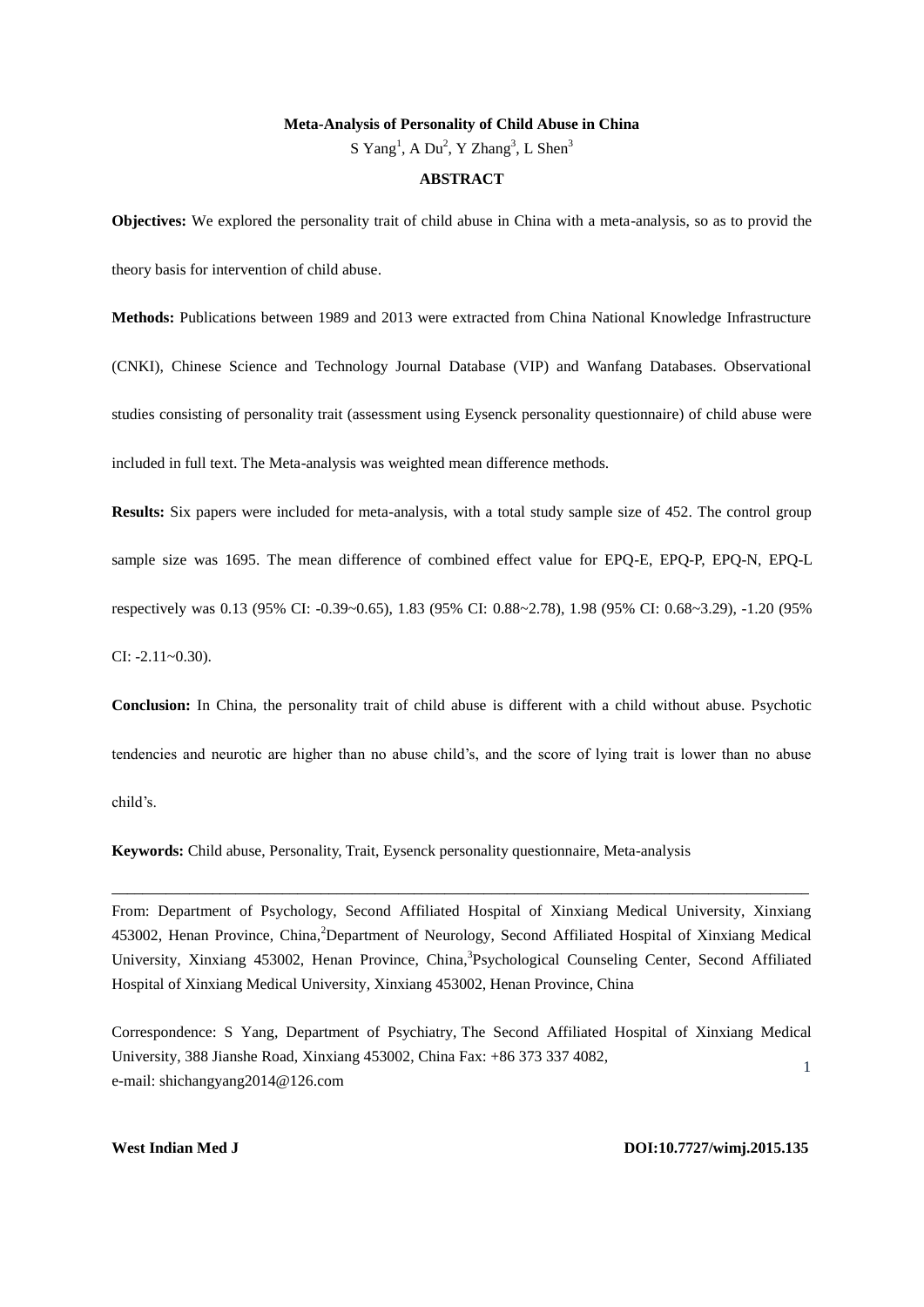## **INTRODUCTION**

Child abuse, both in the developing and the developed country, exists in different degrees (1). Children suffered abuse, which will have a terrible negative effect on their physical and mental health. There is a close relationship between the personality formation and the congenital physiological factors and living environment (2). Foreign scholars generally believed that childhood abuse is an important factor to affect the formation of personality, with the childhood abuse as causes and the personality formation as consequences" (3), through a cross-sectional survey and retrospective study (4). In view of cultural factors what also have an important effect personality, such as the Chinese traditional culture "spare the rod, spoil the child", we need to pay attention about whether child abuse influences Individual personality in China. The study aims to provide evidence for this issue through a meta-analysis of the relevant research literature about child abuse and personality.

## **MATERIALS AND METHODS**

## **Search Strategy and Selection Criteria**

We retrieved 115 articles about child abuse from 1989 to 2013 including all the titles and abstracts through China National Knowledge Infrastructure (CNKI), Wanfang Databases and Chinese science and technology journal database (VIP) using the key words ('child') AND ('Masochism' or 'abuse' or 'corporal punishment') AND ('individuality' or 'character' or 'personality') (Figure 1). Then we filtered these articles artificially to determine whether the articles associated with child abuse and personality and download the full texts. Finally we look for the related literatures that may conform to the selected standard from the qualified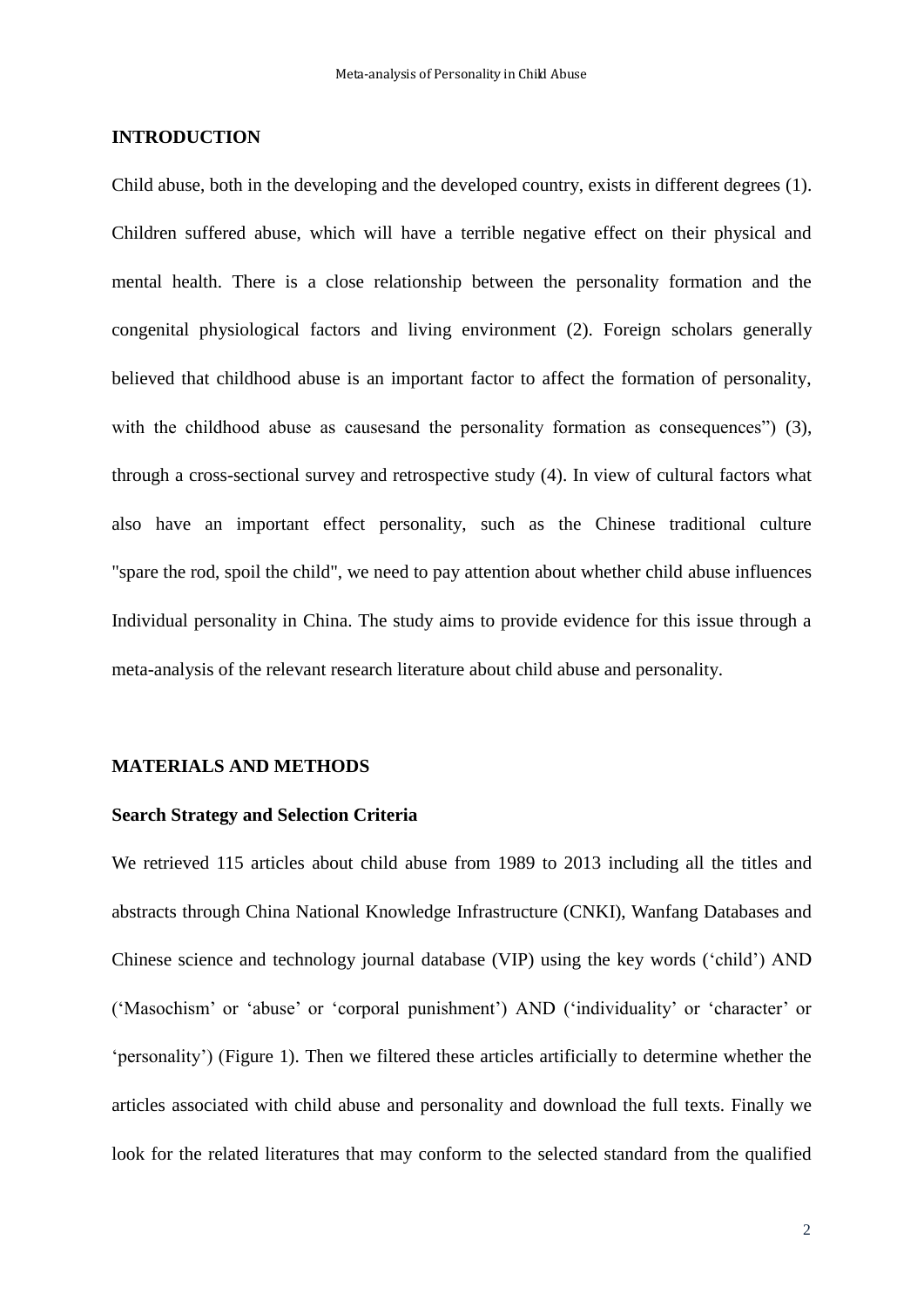references.

# **Study selection**

There are three inclusion criteria. Firstly, the measurement and evaluation tools which was used to assess whether children abuse (CECA.Q (5), CTQ (6), SQCA (7)) should conform to operational definition (8) about child abuse of WHO in 1999. Secondly, eysenck personality questionnaire (9), revised by Professor Gong Yaoxian Xiangya Medical College (former Hunan Medical University) is used to assess personality. Finally, the article should provide full data, including the study group and control group sample size, mean and standard deviation. There also are two exclusion criteria, including incomplete, unclear or wrong information and the repeated research data which have been published.

### **Data extraction and quality assessment**

Yang et al. (10) incorporated the procedure independently. Prescreening by reading the title and abstract, then screening by reading the full text, and then final selection decision was made according to the inclusion criteria. For objectionable articles, we decide whether include them by discussiontogether.

### **Statistical analysis**

Meta analysis was performed with R3.0.2 Meta software package of Metaprop command, advanced test for heterogeneity. If *P*>0.05, the included articles are homogeneous, and we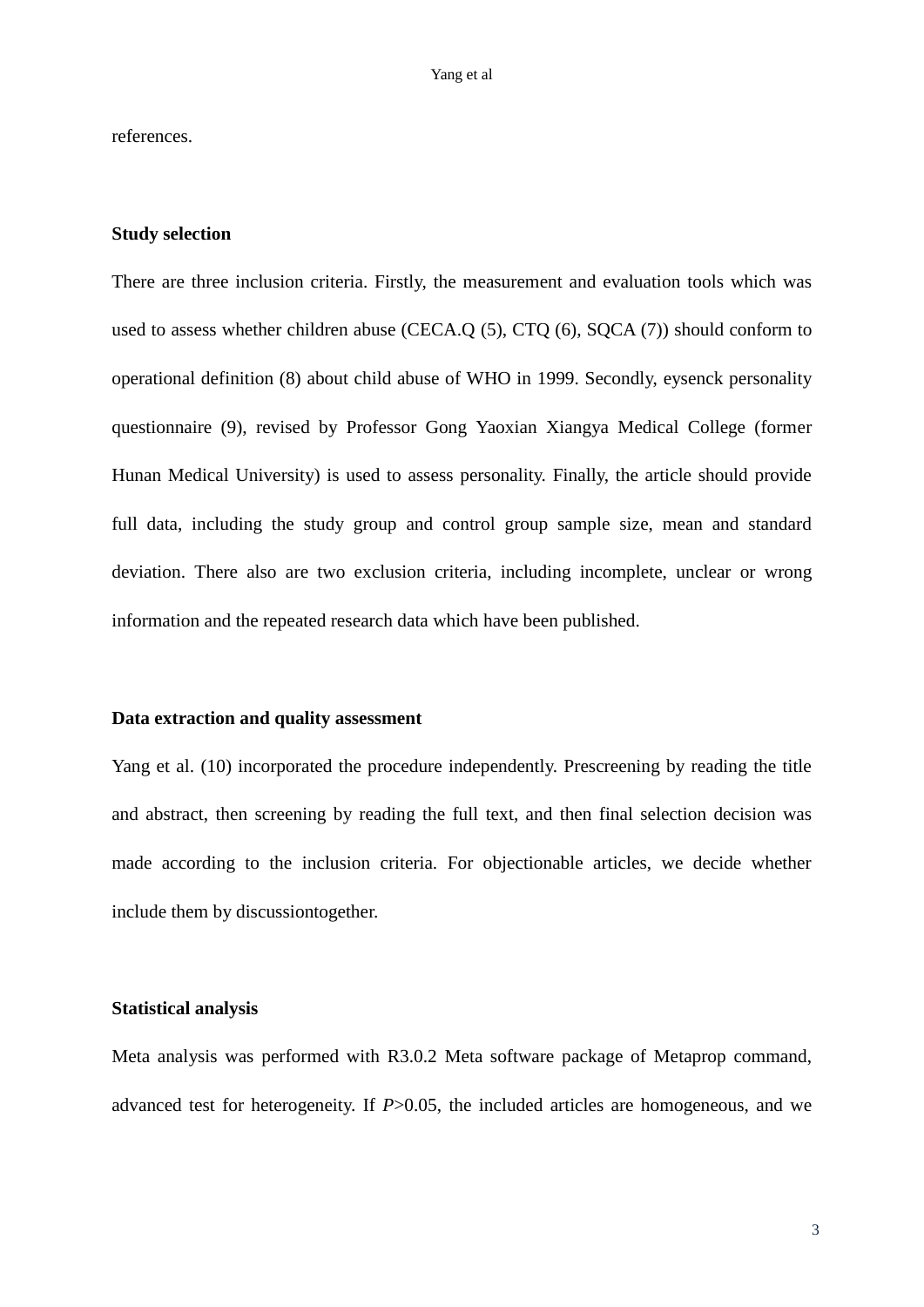should use fixed effect model. However, if they are heterogeneous, we adopt the random effects model.

# **RESULTS**

## **Data retrieval**

A total of 115 relevant articles published during the period of 1989-2013 are retrieved. Six articles meet the inclusion criteria. General descriptions can be seen in Table 1 (11-16).

## **Merging effect value**

Heterogeneity analysis of the research literature showed  $I^2$ =0%~75.9%, so we used a random effects model. According to the value type of outcome, continuous variables add and subtract mean difference was used to merge statistics. Six articles which met the inclusion criteria reported MDs in the personality assessment is as follows. EPQ-E's MD is 0.13, 95% CI is (-0.39~0.65). EPQ-P's MD is 1.83, 95% CI is (0.88~2.78). EPQ-N's MD is 1.98, 95% CI is (0.68~3.29). EPQ-L's MD is -1.20, 95% CI is  $(-2.11 - 0.30)$ . As shown in Figure 2 to Figure 5.

## **Bias analysis**

Funnel plot is mainly to identify and analysis whether public bias and other bias exist or not. The study presents the funnel plot for included articles of EPQ-E in Figure 6.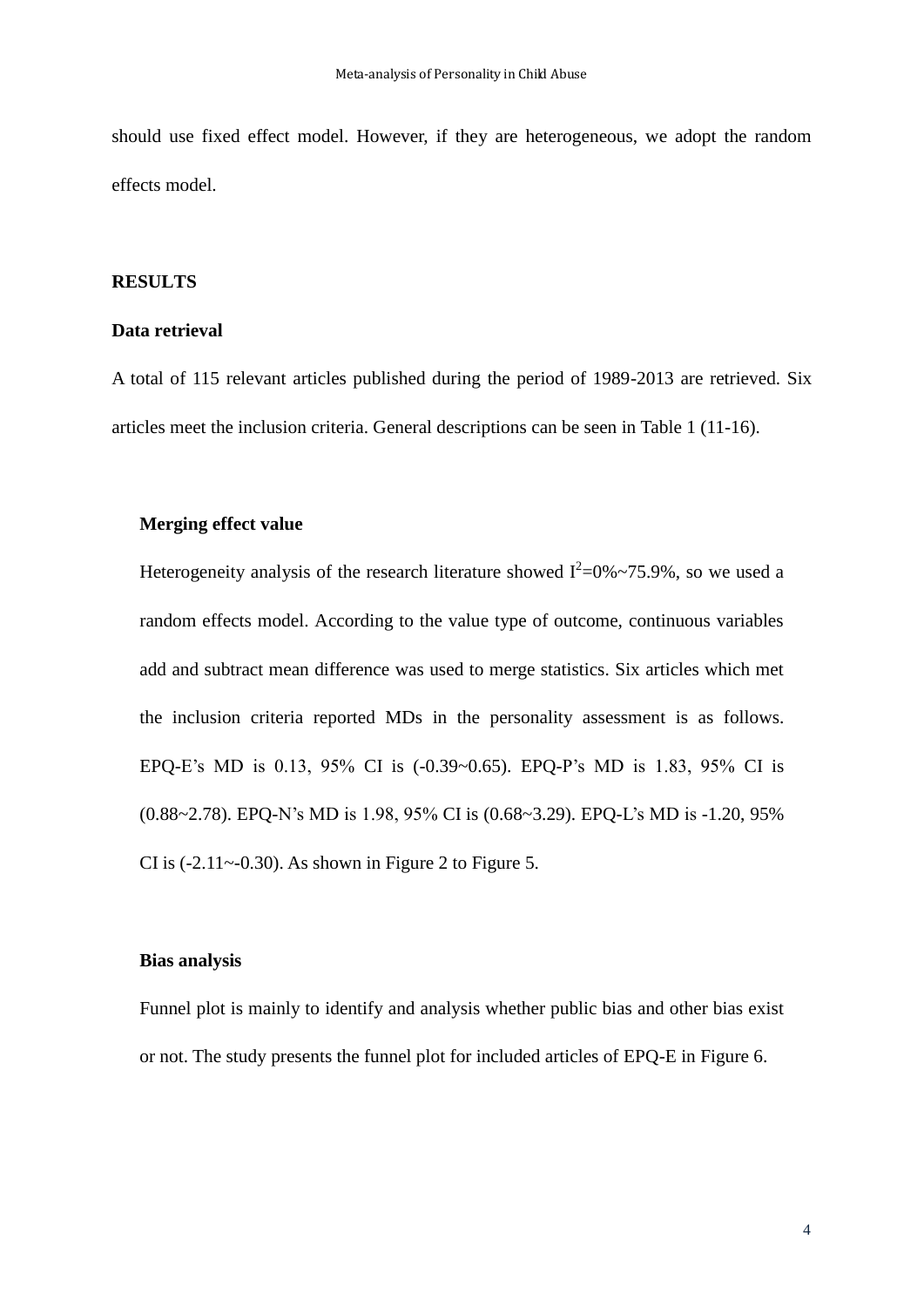## **DISCUSSION**

Child abuse is a very complex, multifaceted phenomenon, which include various forms. Moreover, because of the different social and cultural values, different ethnic criteria for defining child abuse is very different (6). The findings related to battered childwere inconsistent or even contrary (17, 18). It has shown that childhood abuse may be an important factor leading to personality disorders (2). In Chinese cultural background, childhood parenting patterns mixed results on the impact of personality, related findings even were contradictory (19, 20). Child personality may be also an important influence factors for child abuse one of the (21).

In this study, 6 articles were included, which involve 452 samples of battered child vs 1695 samples in the control group. The heterogeneity analysis results of included articles showed that  $I^2=0\%$ ,  $P=0.74$ , which showed that the study is homogeneous. When combined the effect size, we used the continuous variables weighted mean difference (weighted mean difference, WMD). The results of this meta-analysis showed that EPQ-E's MD is 0.13 (95% CI-0.39~0.65), which reflecting mean differences about the extraversion dimension had no statistical significance between the experimental group and the control group; EPQ-P's MD is 1.83 (95% CI-0.88~2.78), reflecting mean about personality psychotic core dimensions was statistically significant difference between the experimental group and the control group, and its  $95\%$  CI is  $> 0$ , showing the higher score of battered child group than another group; EPQ-N's MD is 1.98 (95% CI-0.68~3.29), reflecting mean difference in neuroticism dimension of personality was statistically significant between the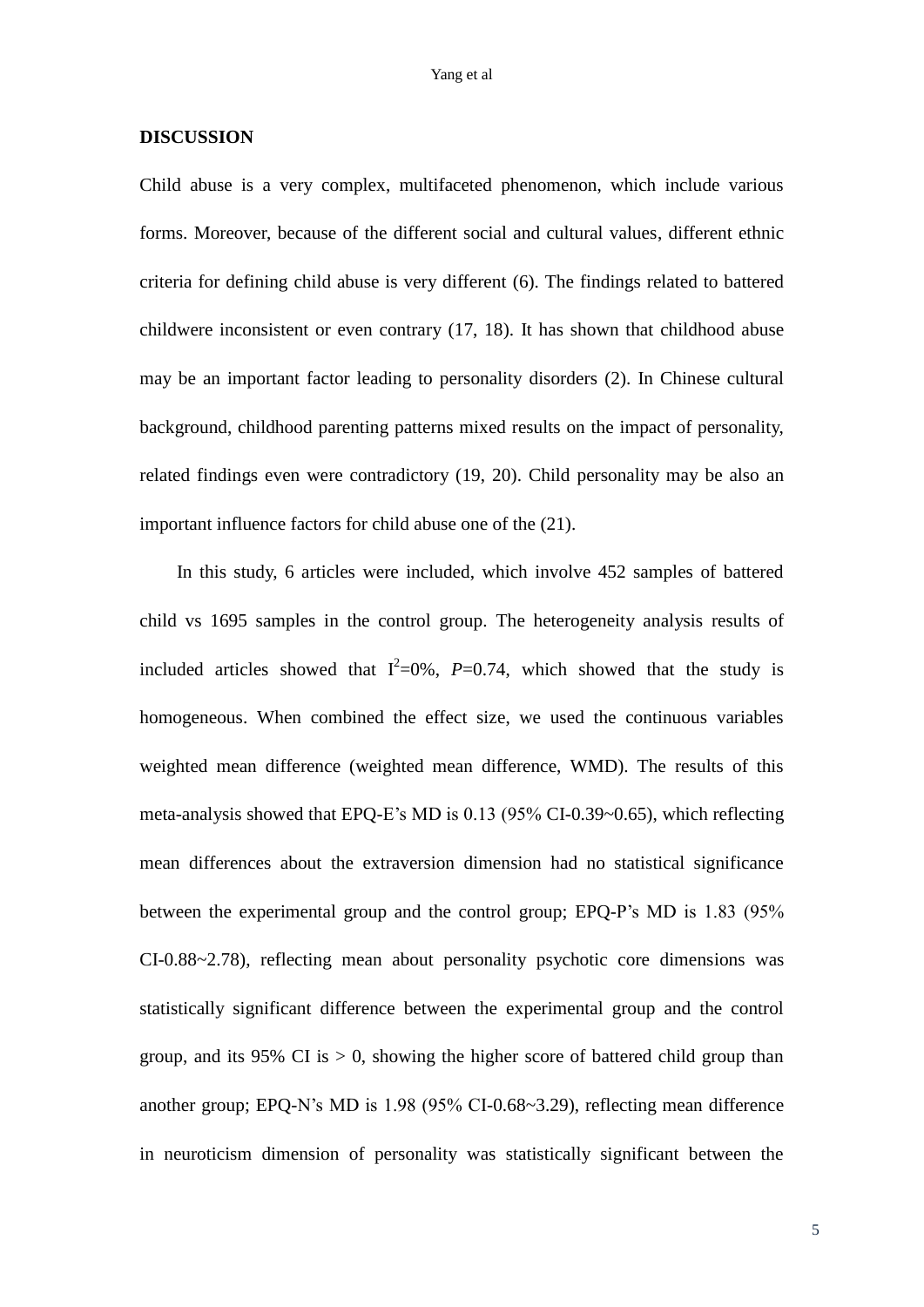experimental group and the control group, and its  $95\%$  CI is  $> 0$ , showing the experimental group neuroticism scores is higher than the control group; EPQ-L's MD is -1.20 (95% CI-2.11~0.30), reflecting mean differences is statistically significant in disguise dimensions of personality between the abuse group and the control group, and its 95% CI was < 0, illustrating the experimental group score is lower than those in the control group. Meta-analysis showed that the score of psychosis and neuroticism of personality dimensions in child abuse was higher than that in control group, and the difference was statistically significant, while the score of disguise dimension was lower than that in control group, which further reveal the battered children's ability for "straining and acting according to circumstances" is poor in the face of difficulties or unexpected events. The meta-analysis showed that the personality of the battered child has some characteristics, such as higher psychotic tendencies and neuroticism, and the ability to deal with things and to hide according to circumstances is lower.

Funnel plot is mainly to identify and analysis the bias of included articles. Basing on the funnel plot, we found that the articles being included in the meta-analysis have high homogeneity.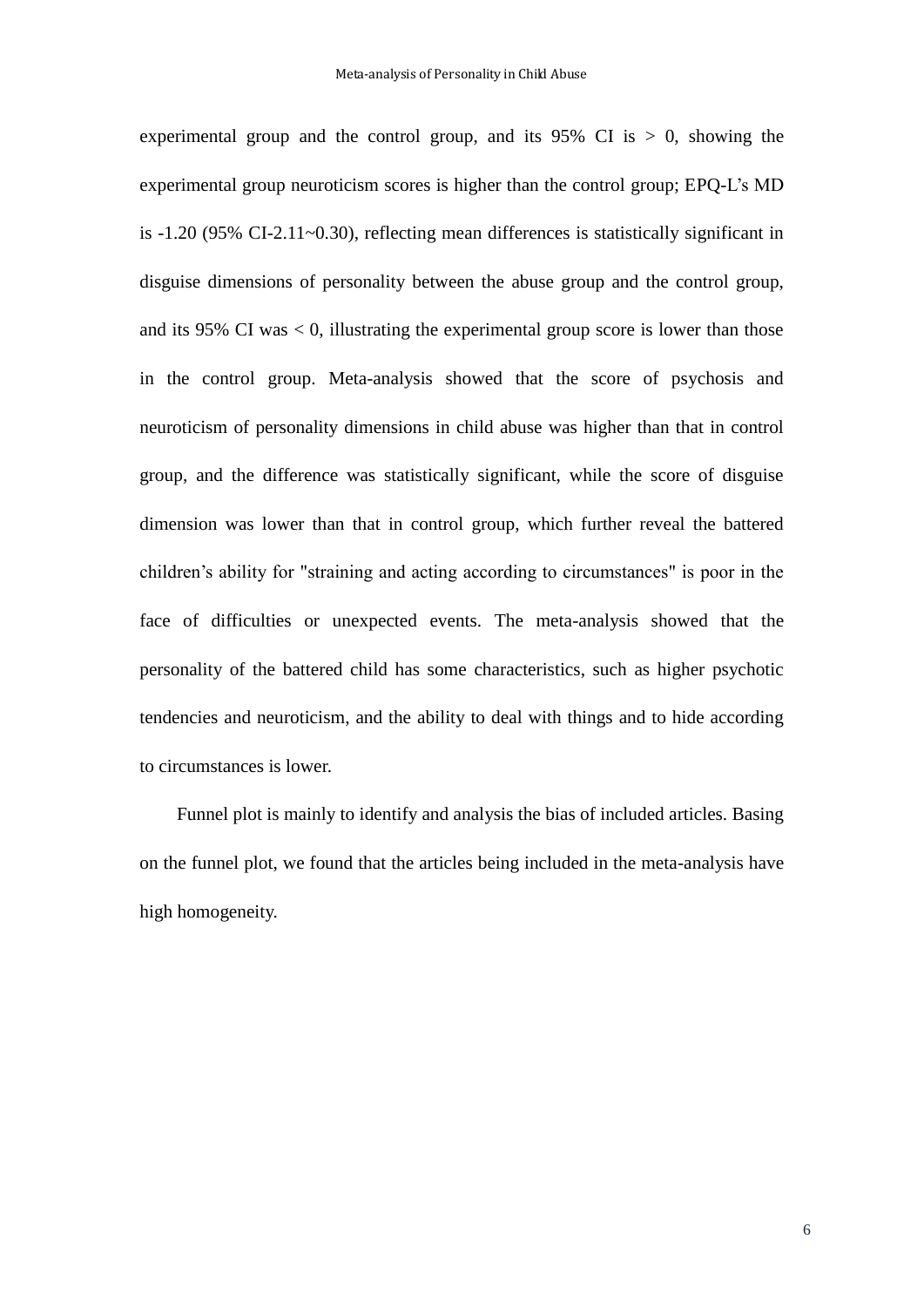## **REFERENCES**

- **1.** Jing J. Child Abuse problems can't be ignored. Chin J Pediatr 2004; **42:** 4-6.
- 2. Liu N, Zhang YL. Child abuse and personality disorder. Chin J Clin Psychol 2009; **17:** 726-8.
- 3. Fryers T, Brugha T. Childhood determinants of adult psychiatric disorder. Clin Pract Epidemiol Ment Health 2013; **9:** 1-50.
- 4. McLaughlin KA, Greif Green J, Gruber MJ, Sampson NA, Zaslavsky AM, Kessler RC. Childhood adversities and first onset of psychiatric disorders in a national sample of US adolescents. Arch Gen Psychiatry 2012; **69:** 1151-60.
- 5. World Health Organization (WHO) . Report of the consultation on child abuse prevention. Geneva; 1999: 29-31.
- 6. Li HZ, Zhang YL, Zhang YL, Zhou YH, Li W. Reliability and validity of child abuse history questionnaire in depressive illness groups. Chin J Clin Psychol 2004; **12:** 345-7.
- 7. Zhao XF, Zhang YL, Li LF. Chinese version of childhood abuse questionnaire's reliability and validity. Chin Clin Rehabil 2005; **9:** 105-7.
- 8. Yang SC, Zhang YL, Huan GP, Guo GY. Research on the validity of reliability screening table of child abuse. Chin Behav Med Sci 2004; **13:** 223-4.
- 9. Gong YX. Eysenck personality questionnaire manual (Revised). Changsha: Hunan Map Publishing House; 1992.
- 10. Yang SC, Yao GY, Du W, Gao HL, Ma RE, Yan CP. College Students Depression and childhood physical abuse of personality characteristics and coping styles. China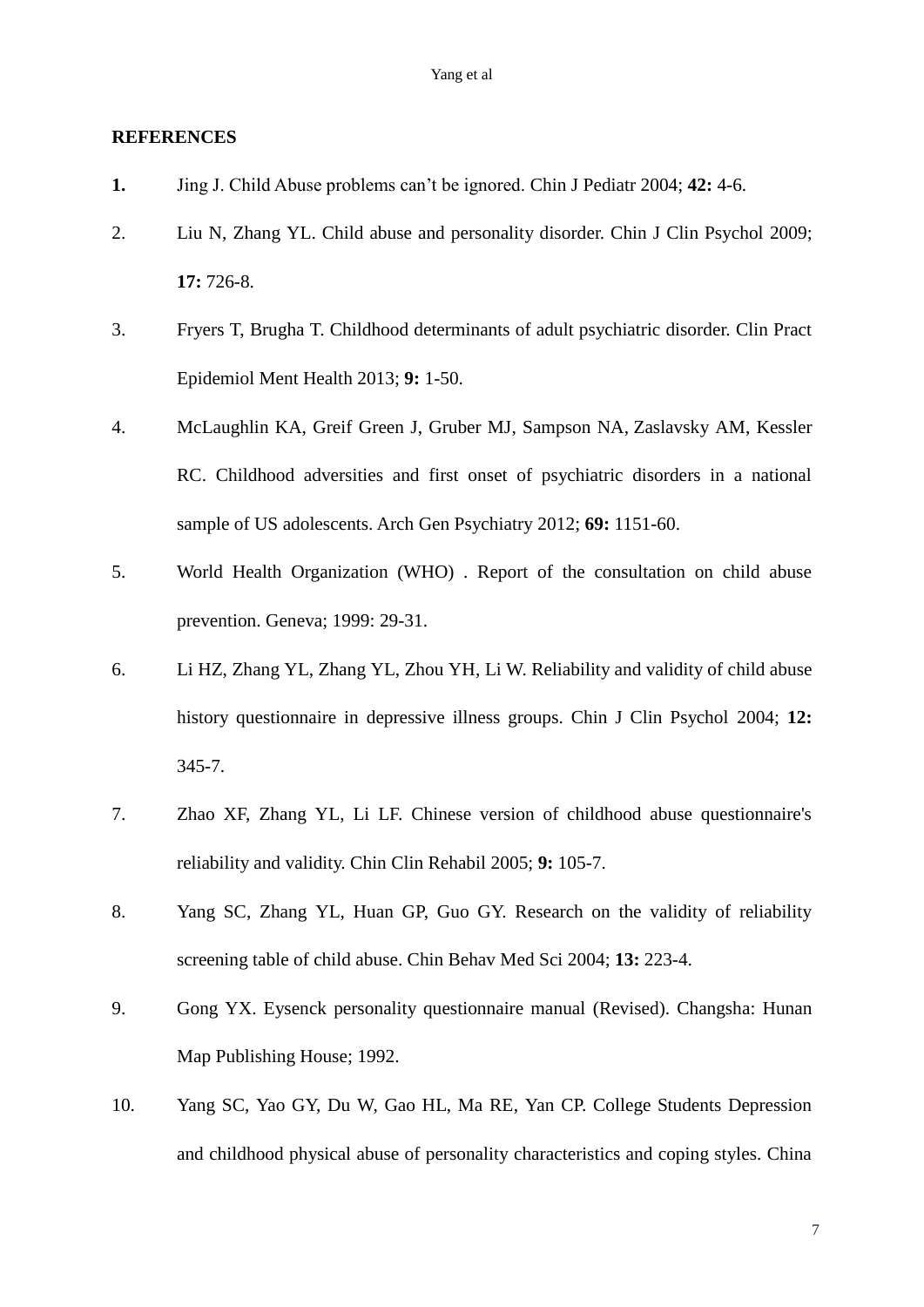School Health 2011; **32:** 961-5.

- 11. Chen JQ, Zhang JX, Zhang WH, Feng JH. The relationship between childhood abuse and depression patients clinical characteristics. J Psychiatry 2008; **21:** 258-60.
- 12. Li Y, Qiao J, Li XB. Childhood abuse on the personality of nursing students. J Nurs Sci 2010; **25:** 75-7.
- 13. Li XB, Xu QZ, Zhang Y, Shi GY, Liu JT. Analysis of the effects of childhood abuse 290 high school students and parental rearing patterns on personality. China School Health 2010; **31:** 45-7.
- 14. Feng EC, Tao FB, Su PY. The Chinese preventive medicine while less health branch of the Sixth National Symposium; 2004.
- 15. Yang SC, Zhang YL, Huan GP, Guo GY. The battered child personality. China Mental Health J 2004; **18:** 617-8.
- 16. Yang ZN, Ding ZY. Progress on child abuse and neglect there search problem. Foreign Medical Science Section of Maternal and Child Health 2003; **14:** 188-91.
- 17. Zhang ZC, Chen YJ. Legislation on domestic violence-Based on field investigation and analysis. The Theory 2013; **(9):** 107-9.
- 18. Zhao XF, Zhang YL, Fu WQ, Zhou YF, Li HZ, Yuan GZ. Analysis of the factors affecting the family cycle of violence. Chin Public Health 2008; **24:** 631-2.
- 19. Yao ML, Liu FZ. Related research on parenting style and personality of children. Chinese Maternal and Child Health Care 2007; **22:** 4415-6.
- 20. Han XY, Gou XQ, Wu WY, Li WQ, Li H, Zeng X et al. Investigation of the relationship between Chengdu City high school students personality and parental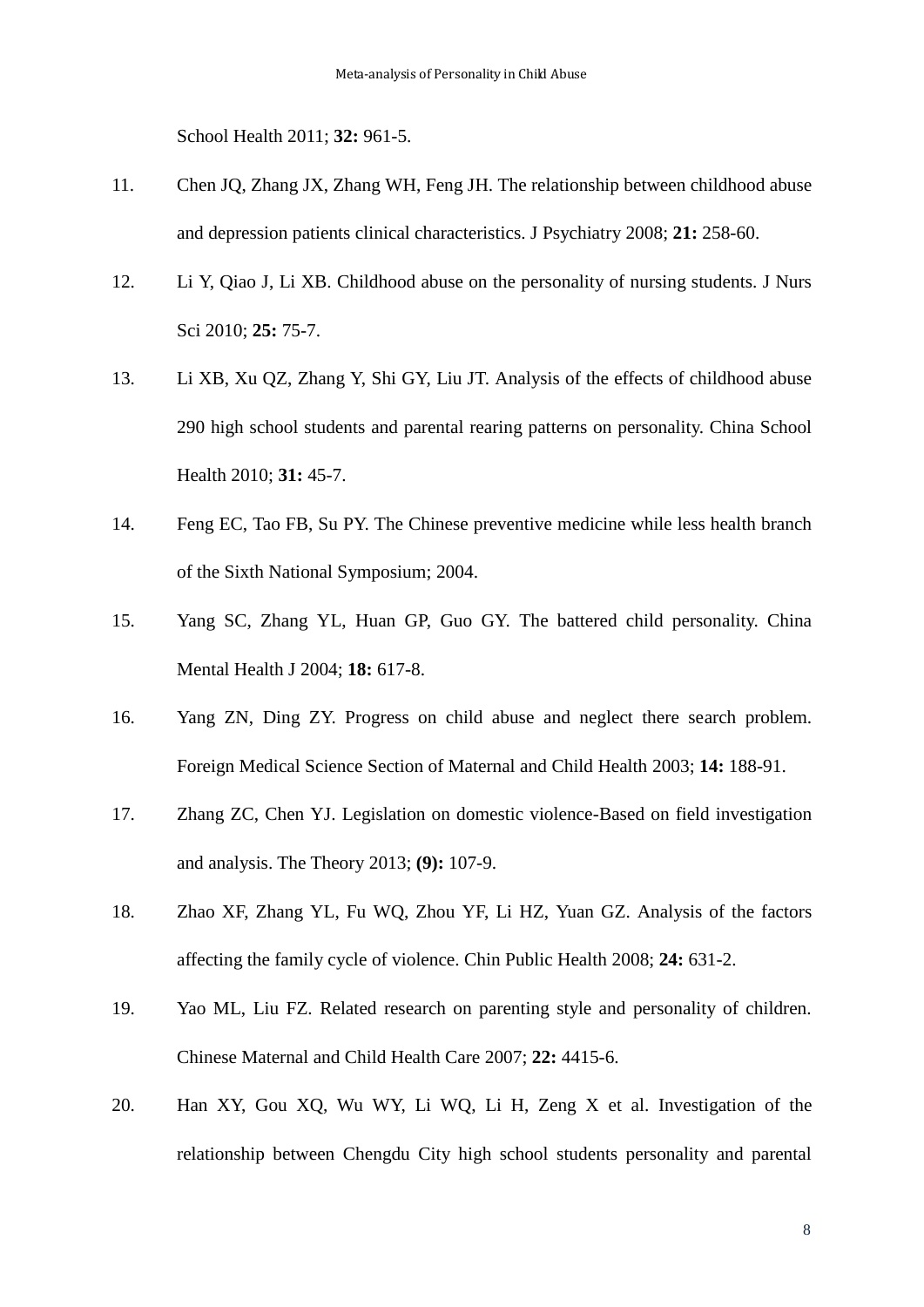rearing patterns. Chin Practical J Pediatr 2006; **21:** 852-5.

21. Zhu XH, Geng DQ, Zhao HF, Yang YJ, Li J. The Formation of Abuse and Personality of Children. J Med Entomol 2009; **18:** 574-6.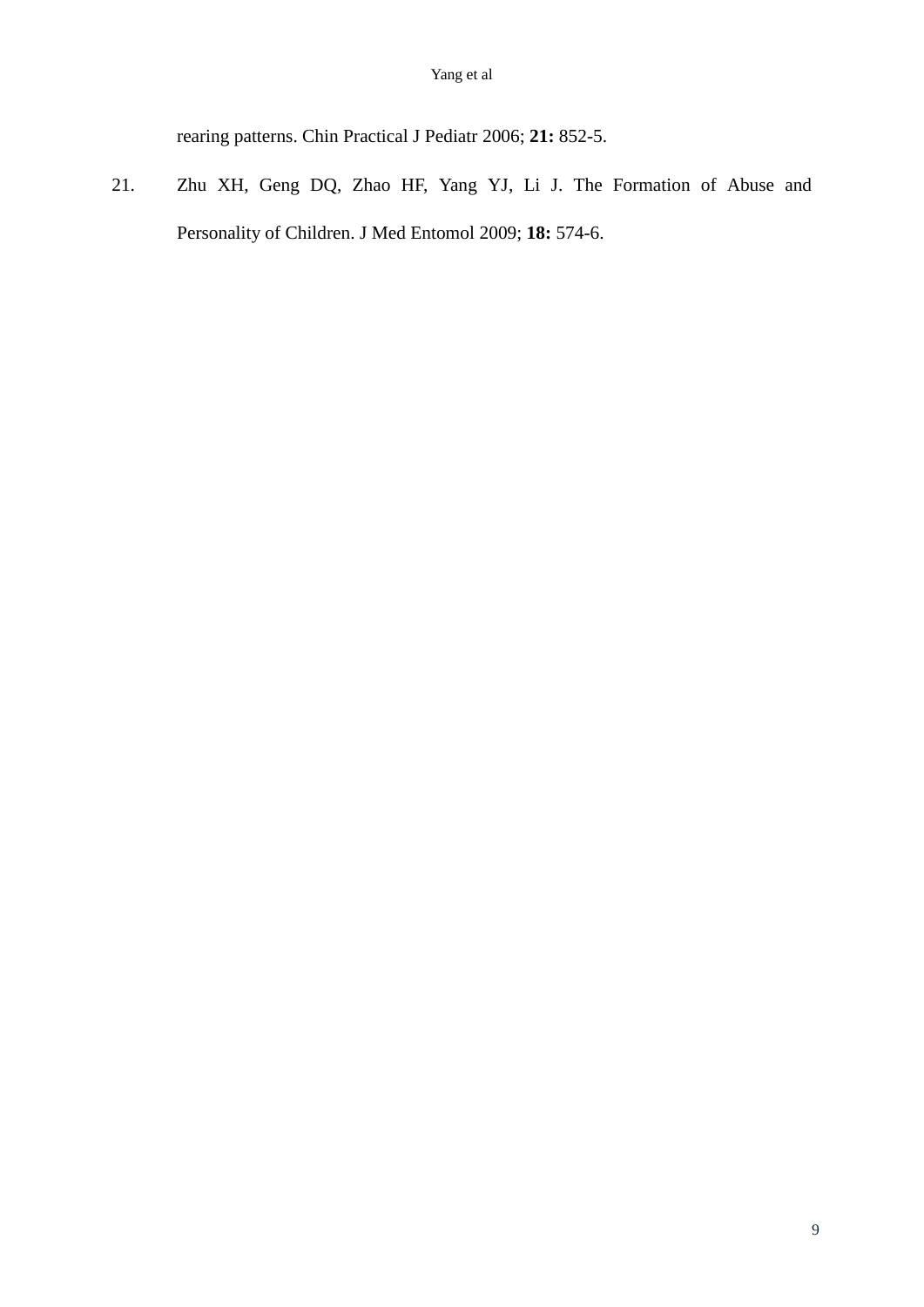| Author     | Published | <b>Studies</b> | Controls | Age       | Personality | Child abuse |
|------------|-----------|----------------|----------|-----------|-------------|-------------|
|            | Year      | (n1)           | (n2)     |           | assessment  | assessment  |
|            |           |                |          |           | tools       | tools       |
| Yang SC    | 2011      | 34             | 699      | $17 - 26$ | <b>EPQ</b>  | CECA.Q      |
| et al.     |           |                |          |           |             |             |
| (10)       |           |                |          |           |             |             |
| Chen JQ    | 2008      | 41             | 93       | 16-35     | <b>EPQ</b>  | CECA.Q      |
| et al.     |           |                |          |           |             |             |
| (11)       |           |                |          |           |             |             |
| Li Y et    | 2010      | 82             | 82       | 16-19     | <b>EPQ</b>  | <b>CTQ</b>  |
| al. $(12)$ |           |                |          |           |             |             |
| Li XB et   | 2010      | 78             | 78       | 16-19     | <b>EPQ</b>  | <b>CTQ</b>  |
| al. $(13)$ |           |                |          |           |             |             |
| Feng EC    | 2004      | 131            | 551      | $13 - 15$ | <b>EPQ</b>  | <b>CSSQ</b> |
| et al.     |           |                |          |           |             |             |
| (14)       |           |                |          |           |             |             |
| Yang SC    | 2004      | 86             | 192      | $12 - 15$ | <b>EPQ</b>  | <b>SQCA</b> |
| et al.     |           |                |          |           |             |             |
| (15)       |           |                |          |           |             |             |

Table: In the research literature summary description

Note: CECA.Q- Child abuse history questionnaire; CTQ- The childhood trauma questionnaire; CSSQ- The children stricken situation questionnaire; SQCA- Child abuse screening test.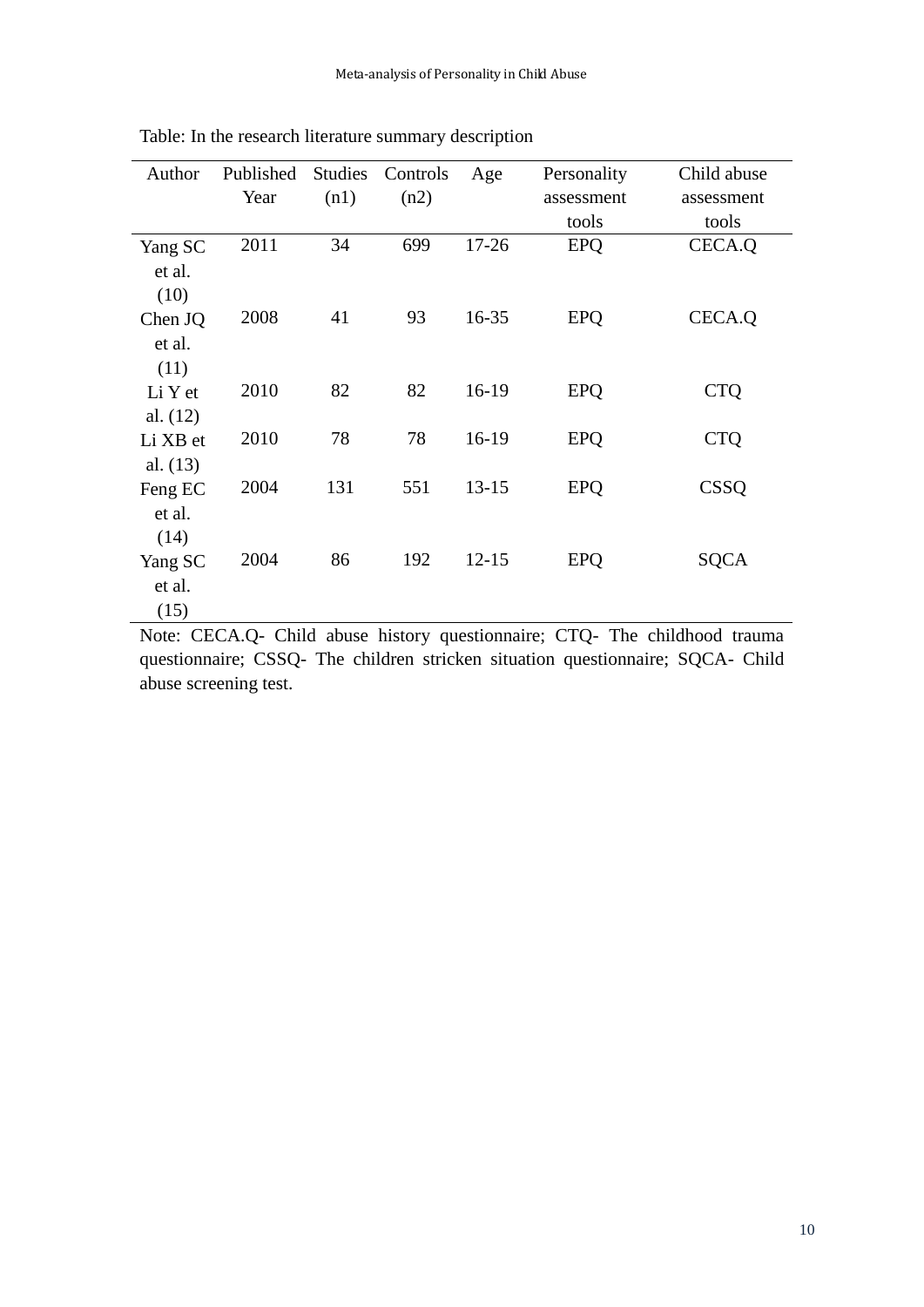Yang et al



Fig.1: The flowchart of article selection.

|                                                      |     | Experimental      |      |      |                      | Control | Mean difference |      |   |   |   |      |                         |                  |
|------------------------------------------------------|-----|-------------------|------|------|----------------------|---------|-----------------|------|---|---|---|------|-------------------------|------------------|
| Study                                                |     | <b>Total Mean</b> |      |      | <b>SD Total Mean</b> | SD      |                 |      |   |   |   | MD   |                         | 95%-CI W(random) |
| 1. Shichang Yang                                     |     | 34 54.35 12.42    |      |      | 699 55.01            | 10.70   |                 |      |   |   |   |      | $-0.66$ $[-4.91, 3.59]$ | 1.5%             |
| 2. Jingqing Chen                                     |     | 41 52.96          | 9.27 |      | 93 51.99             | 8.95    |                 |      |   |   |   | 0.97 | $[-2.40, 4.34]$         | 2.4%             |
| 3. Yun Li                                            | 82  | 11.63             | 4.14 |      | 82 11.69             | 4.59    |                 |      |   |   |   |      | $-0.06$ $[-1.40; 1.28]$ | 15.2%            |
| 4. Xianbin Li                                        | 78  | 5.90              | 2.72 | 78   | 6.15                 | 2.35    |                 |      |   |   |   |      | $-0.25$ $[-1.05, 0.55]$ | 42.7%            |
| 5. Ercui Feng                                        | 131 | 16.63             | 4.69 |      | 551 15.96            | 4.44    |                 |      |   |   |   |      | 0.67 [-0.21; 1.55]      | 34.7%            |
| 6. Shichang Yang                                     |     | 86 50.00 10.93    |      |      | 192 50.02 10.89      |         |                 |      |   |   |   |      | $-0.02$ $[-2.80; 2.76]$ | 3.5%             |
| Random effects model                                 | 452 |                   |      | 1695 |                      |         |                 |      |   |   |   |      | $0.13$ [-0.39; 0.65]    | 100%             |
| Heterogeneity: I-squared=0%, tau-squared=0, p=0.7364 |     |                   |      |      |                      |         |                 |      |   |   |   |      |                         |                  |
|                                                      |     |                   |      |      |                      |         | -4              | $-2$ | 0 | 2 | 4 |      |                         |                  |

Fig.2: Forest plot of EPQ-E's WMD association studies of child abuse and the control group.

|                                                              |     | <b>Experimental</b> |      |      |                      | Control | Mean difference |    |                       |                  |
|--------------------------------------------------------------|-----|---------------------|------|------|----------------------|---------|-----------------|----|-----------------------|------------------|
| Study                                                        |     | Total Mean          |      |      | <b>SD Total Mean</b> | SD      |                 | MD |                       | 95%-CI W(random) |
| 1. Shichang Yang                                             |     | 34 51.01            | 8.54 |      | 699 45.91            | 8.34    |                 |    | 5.10 [2.16: 8.04]     | 7.8%             |
| 2. Jingqing Chen                                             |     | 41 71.88            | 8.92 |      | 93 67.58             | 7.96    |                 |    | 4.30 [1.13; 7.47]     | 6.9%             |
| 3. Yun Li                                                    | 82  | 6.77                | 2.89 | 82   | 4.87                 | 2.90    |                 |    | 1.90 [1.01; 2.79]     | 24.1%            |
| 4. Xianbin Li                                                | 78  | 6.49                | 3.16 | 78   | 5.25                 | 2.22    |                 |    | 1.24 [0.38; 2.10]     | 24.5%            |
| 5. Ercui Feng                                                | 131 | 4.13                | 2.66 | 551  | 3.45                 | 261     |                 |    | $0.68$ $[0.18; 1.18]$ | 28.1%            |
| 6. Shichang Yang                                             |     | 86 50.51 10.68      |      |      | 192 48.40 11.11      |         |                 |    | 2.11 [-0.64; 4.86]    | 8.6%             |
| Random effects model                                         | 452 |                     |      | 1695 |                      |         |                 |    | 1.83 [0.88; 2.78]     | 100%             |
| Heterogeneity: I-squared=71.1%, tau-squared=0.7694, p=0.0039 |     |                     |      |      |                      |         |                 |    |                       |                  |

 $-5$ 

 $\overline{5}$ 

 $\overline{0}$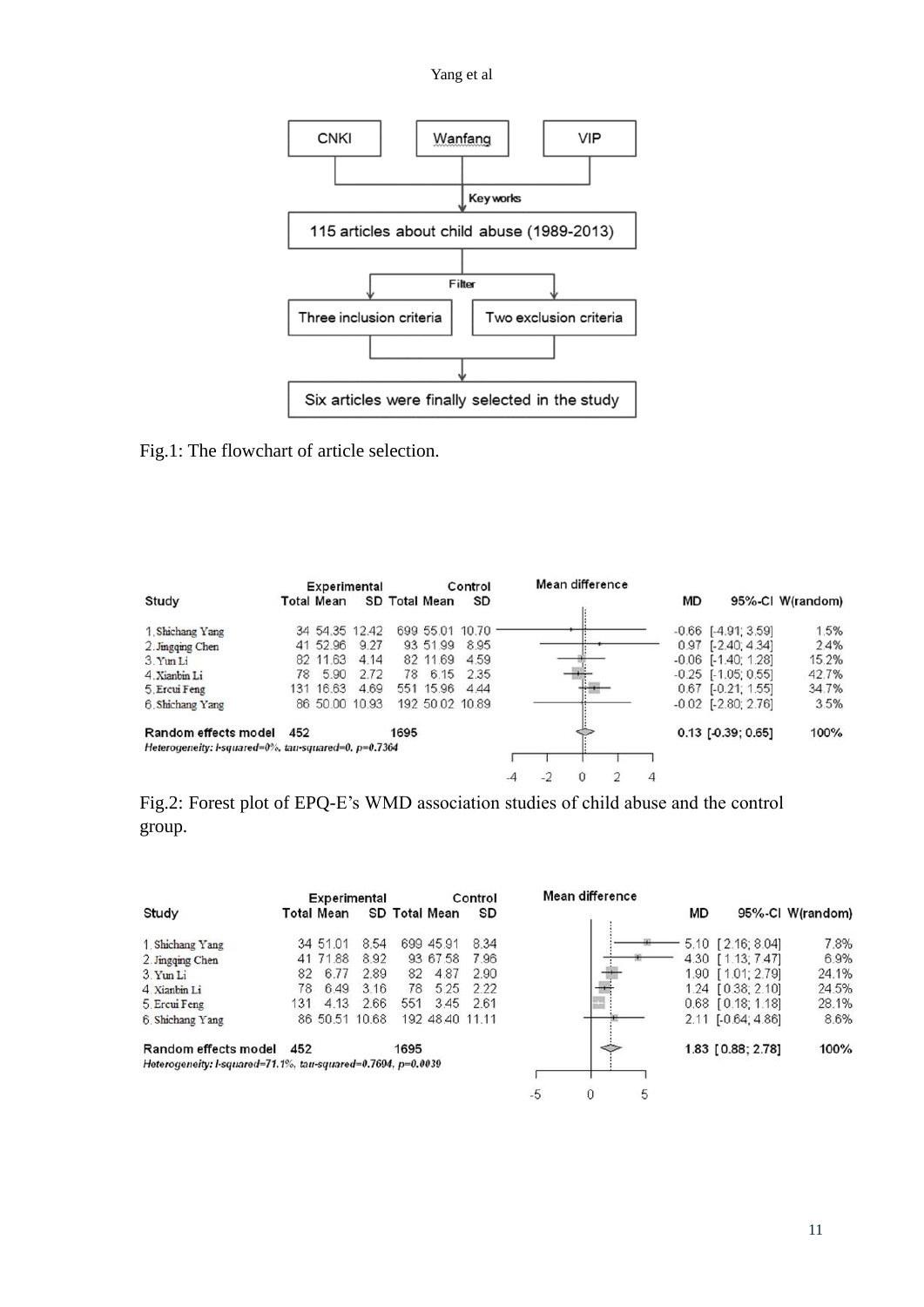Fig.3: Forest plot of EPQ-P's WMD association studies of child abuse and the control group.

|                                                             |     | Experimental   |      | Control |                 |      |       |      | Mean difference |   |      |                    |                  |
|-------------------------------------------------------------|-----|----------------|------|---------|-----------------|------|-------|------|-----------------|---|------|--------------------|------------------|
| Study                                                       |     | Total Mean     |      |         | SD Total Mean   | SD   |       |      |                 |   | MD   |                    | 95%-CI W(random) |
| 1. Shichang Yang                                            | 34  | 54.02 12.34    |      |         | 699 48.15 11.61 |      |       |      |                 |   |      | 5.87 [1.63; 10.11] | 7.0%             |
| 2. Jingqing Chen                                            |     | 41 65.95       | 7.55 |         | 93 62 85        | 4.46 |       |      |                 |   |      | 3.10 [0.62; 5.58]  | 13.5%            |
| 3. Yun Li                                                   | 82  | 15.48          | 5.04 |         | 82 13.71        | 5.15 |       |      |                 |   | 1.77 | [0.21; 3.33]       | 19.2%            |
| 4. Xianbin Li                                               | 78  | 5.90           | 1.83 | 78      | 5.88            | 2.84 |       |      |                 |   | 0.02 | $[-0.73; 0.77]$    | 24.4%            |
| 5. Ercui Feng                                               |     | 131 11.47      | 4.76 | 551     | 9.58            | 4.69 |       |      |                 |   |      | 1.89 [0.99; 2.79]  | 23.6%            |
| 6. Shichang Yang                                            |     | 86 55 62 10 60 |      |         | 192 52.65 10.89 |      |       |      |                 |   | 2.97 | [0.25; 5.69]       | 12.3%            |
| Random effects model                                        | 452 |                |      | 1695    |                 |      |       |      |                 |   |      | 1.98 [0.68; 3.29]  | 100%             |
| Heterogeneity: l-squared=75.9%, tau-squared=1.661, p=0.0009 |     |                |      |         |                 |      |       |      |                 |   |      |                    |                  |
|                                                             |     |                |      |         |                 |      |       |      |                 |   |      |                    |                  |
|                                                             |     |                |      |         |                 |      | $-10$ | $-5$ | 0               | 5 | 10   |                    |                  |

Fig.4: Forest plot of EPQ-N's WMD association studies of child abuse and the control group.

|                                                            |     | Experimental  |           | Control | Mean difference  |  |  |  |  |  |   |   |           |                               |                  |
|------------------------------------------------------------|-----|---------------|-----------|---------|------------------|--|--|--|--|--|---|---|-----------|-------------------------------|------------------|
| Study                                                      |     | Total Mean    |           |         | SD Total Mean SD |  |  |  |  |  |   |   | <b>MD</b> |                               | 95%-CI W(random) |
|                                                            |     |               |           |         |                  |  |  |  |  |  |   |   |           |                               |                  |
| 1. Shichang Yang                                           |     | 34 41.29 9.27 |           |         | 699 39 71 3 58   |  |  |  |  |  |   |   |           | 1.58 [-1.55; 4.71]            | 6.5%             |
| 2. Jingqing Chen                                           |     | 41 63.78 4.36 |           |         | 93 63.62 4.65    |  |  |  |  |  |   |   |           | $0.16$ $[-1.48; 1.80]$        | 15.0%            |
| 3. Yun Li                                                  | 82  |               | 8.46 3.68 | 82      | 10.57 3.36       |  |  |  |  |  |   |   |           | $-2.11$ $[-3.19; -1.03]$      | 20.8%            |
| 4. Xianbin Li                                              | 78  |               | 5.55 1.73 | 78      | 6.26 3.34        |  |  |  |  |  |   |   |           | $-0.71$ $[-1.54; 0.12]$       | 23.6%            |
| 5. Ercui Feng                                              | 131 | 10.71 3.82    |           |         | 551 12.20 3.74   |  |  |  |  |  |   |   |           | $-1.49$ $[-2.21; -0.77]$      | 24.8%            |
| 6. Shichang Yang                                           |     | 86 42.21 9.87 |           |         | 192 46.04 9.20   |  |  |  |  |  |   |   |           | $-3.83$ $[-6.29; -1.37]$      | 9.3%             |
| Random effects model                                       | 452 |               |           | 1695    |                  |  |  |  |  |  |   |   |           | $-1.20$ [ $-2.11$ ; $-0.30$ ] | 100%             |
| Heterogeneity: I-squared=66%, tau-squared=0.7266, p=0.0117 |     |               |           |         |                  |  |  |  |  |  |   |   |           |                               |                  |
|                                                            |     |               |           |         |                  |  |  |  |  |  |   |   |           |                               |                  |
|                                                            |     |               |           |         |                  |  |  |  |  |  | Δ | 6 |           |                               |                  |

Fig.5: Forest plot of EPQ-L's WMD association studies of child abuse and the control group.